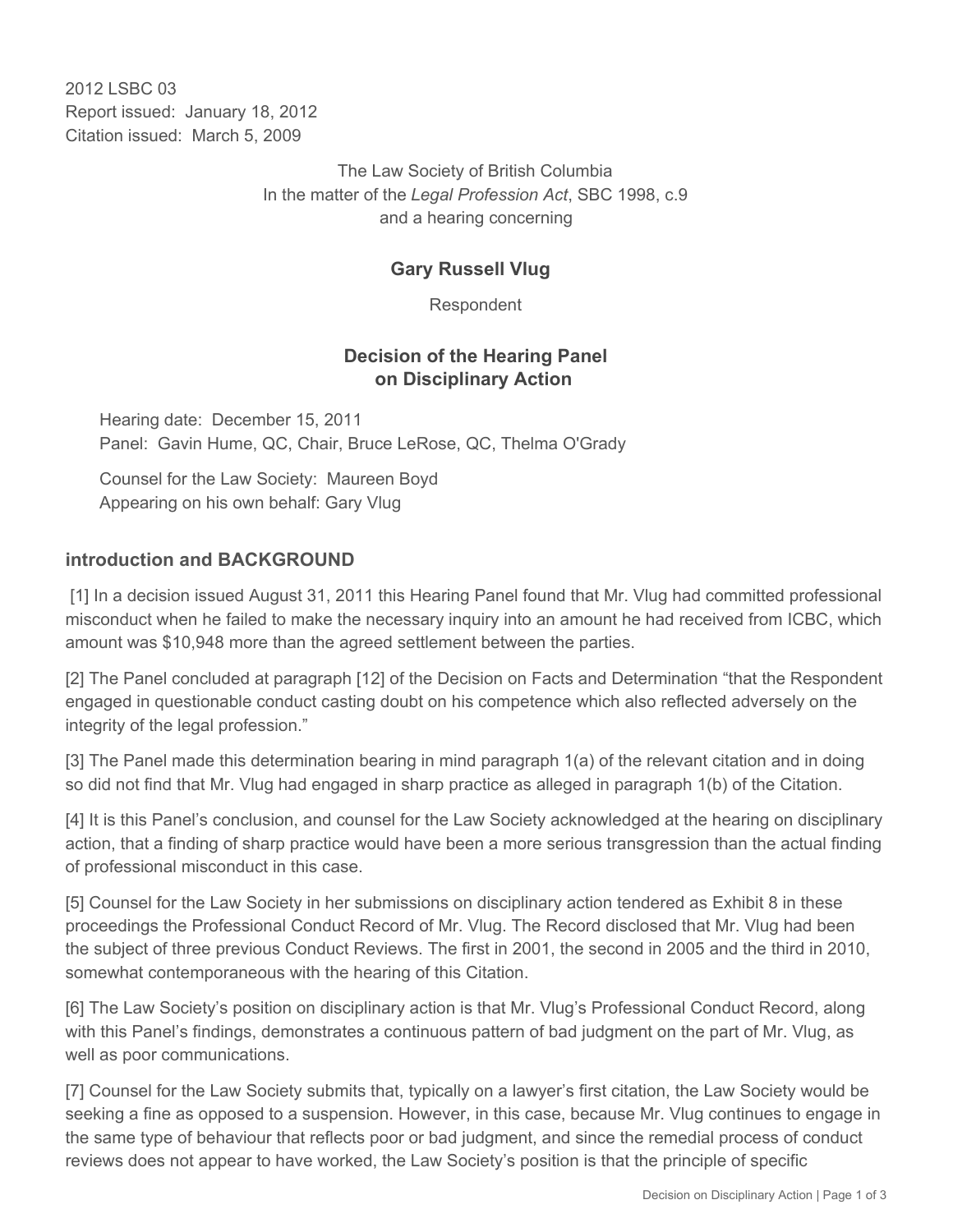deterrence should be paramount in our consideration of disciplinary action and we should impose a one-month suspension.

[8] It is the Law Society's position that a one-month suspension would send a clear message to Mr. Vlug that he must change his practice or risk losing his professional status.

[9] A number of cases were provided to the Panel to support the Law Society's position on disciplinary action. However, after reviewing these cases, the Panel did not find them particularly helpful as they were distinguishable in each case.

[10] Mr. Vlug's position on disciplinary action was that the Panel should impose a fine in the range of \$1,000 to \$5,000.00. In support of this position he submits the following:

(a) he was not found to have engaged in sharp practice;

(b) the extra payment had remained in his trust account at all times until ICBC confirmed (mistakenly) that they had forwarded the correct amount;

(c) his four clients were aware at all times that the surplus funds were in his trust account;

(d) that, prior to the hearing on disciplinary action, he paid restitution to ICBC for the full amount of the surplus in the amount of \$10,948, despite the fact he had personally received only \$2,737; and

(e) this was his first finding of professional misconduct by a hearing panel.

[11] In addition to the aforementioned factors, Mr. Vlug submitted letters from the Canadian Bar Association, BC Branch and the Salvation Army, both setting out the fact that he takes referrals for reduced fees or on a pro bono basis.

[12] Mr. Vlug also provided the Panel with a number of previous decisions from hearing panels across the country, but they too were found not to be of any assistance to the Panel in this case.

# Decision

[13] The factors to be considered in assessing penalty are set out in the 1999 decision in *Law Society of BC v. Ogilvie*, [1999] LSBC 17, as follows:

- (a) the nature and gravity of the conduct proven;
- (b) the age and experience of the respondent;
- (c) the previous character of the respondent, including details of prior discipline;
- (d) the impact upon the victim;
- (e) the advantage gained or to be gained, by the respondent;
- (f) the number of times the offending conduct occurred;

(g) whether the respondent has acknowledged the misconduct and taken steps to disclose and redress the wrong and the presence or absence of other mitigating circumstances;

- (h) the possibility of remediating or rehabilitating the respondent;
- (i) the impact upon the respondent of criminal or other sanctions or penalties;